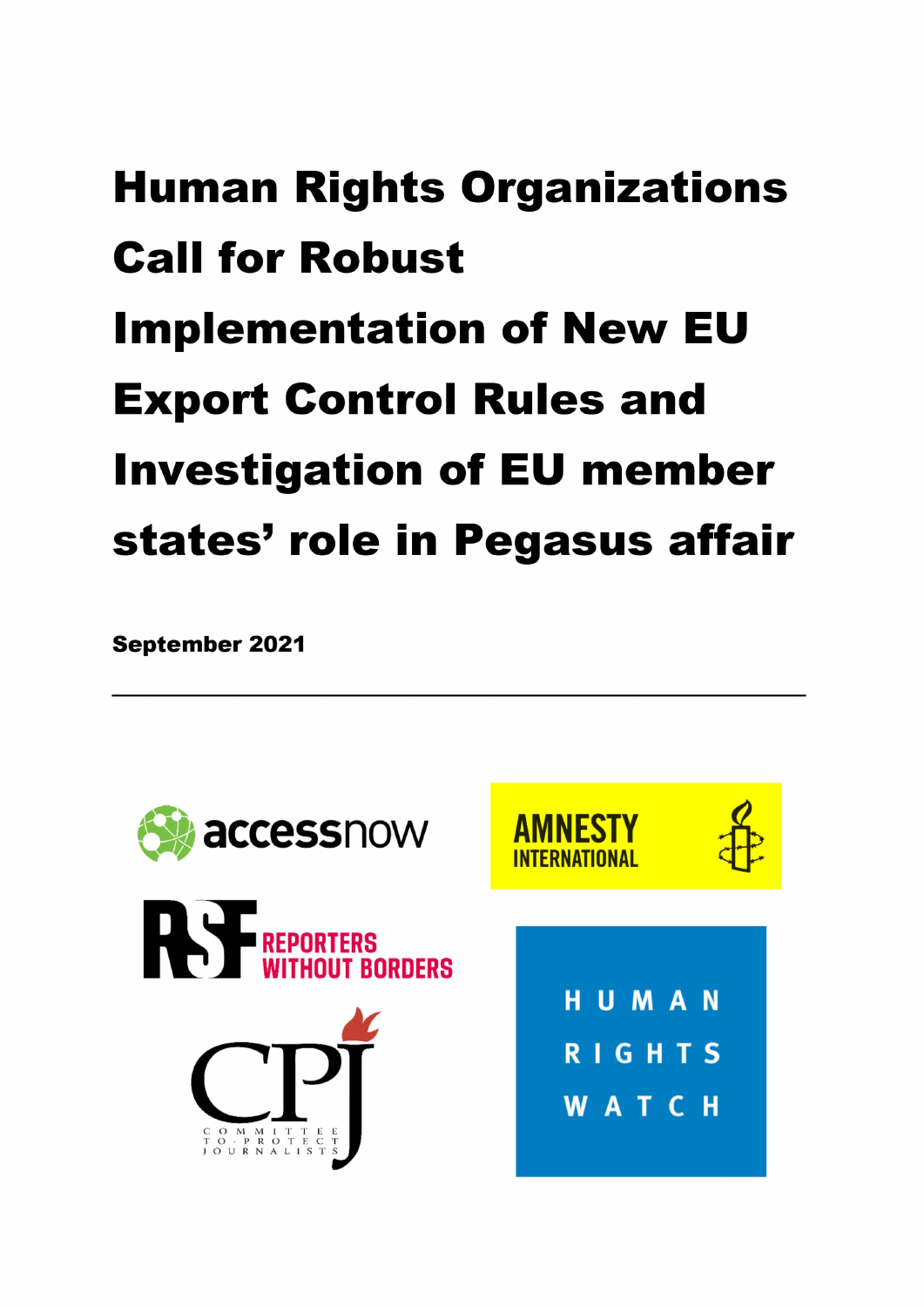# Human Rights Organizations Call for Robust Implementation of New EU Export<br>Control Rules and Investigation of EU member states' role in Pegasus affair<br>As new EU export controls come into force on 9 September with the recas

Human Rights Organizations Call for Robust Implementation of New EU Export<br>Control Rules and Investigation of EU member states' role in Pegasus affair<br>As new EU export controls come into force on 9 September with the recas Human Rights Organizations Call for Robust Implementation of New EU Export<br>Control Rules and Investigation of EU member states' role in Pegasus affair<br>As new EU export controls come into force on 9 September with the recas Human Rights Organizations Call for Robust Implementation of New EU Export<br>Control Rules and Investigation of EU member states' role in Pegasus affair<br>As new EU export controls come into force on 9 September with the recas Human Rights Organizations Call for Robust Implementation of New EU Export<br>Control Rules and Investigation of EU member states' role in Pegasus affair<br>Regulation', we, the undersigned organizations, call upon the European Human Rights Organizations Call for Robust Implementation of Ne<br>Control Rules and Investigation of EU member states' role in Pegas<br>As new EU export controls come into force on 9 September with the re<br>Regulation<sup>1</sup>, we, the

mizations Call for Robust Implementation of New EU Export<br>nvestigation of EU member states' role in Pegasus affair<br>notrols come into force on 9 September with the recast Dual-Use<br>dersigned organizations, call upon the Euro **Human Rights Organizations Call for Robust Implementation of New EU Export**<br>Control Rules and Investigation of EU member states' role in Pegasus affair<br>Regulation', we, the undersigned organizations, call upon the Europea **Human Rights Organizations Call for Robust Implementation of New EU Export**<br>**Control Rules and Investigation of EU member states' role in Pegasus affair**<br>As new EU export controls come into force on 9 September with the r Human Rights Organizations Call for Robust Implementation of New EU Export<br>Control Rules and Investigation of EU member states' role in Pegasus affair<br>As new EU export controls come into force on 9 September with the recas **Human Rights Organizations Call for Robust Implementation of New EU Export<br>Control Rules and Investigation of EU member states' role in Pegasus affair<br>As new EU export controls come into force on 9 September with the rec Human Rights Organizations Call for Robust Implementation of New EU Export**<br>Control Rules and Investigation of EU member states' role in Pegasus affair<br>As new EU export controls come into force on 9 September with the rec Human Rights Organizations Call for Robust Implementation of New EU Export<br>Control Rules and Investigation of EU member states' role in Pegasus affair<br>As new EU export controls come into force on 9 September with the recas Control Rules and Investigation of EU member states' role in Pegasus affair<br>As new EU export controls come into force on 9 September with the recast Dual-Use<br>Regulation<sup>1</sup>, we, the undersigned organizations, call upon the nt controls come into force on 9 September with the recast Dual-Use<br>e undersigned organizations, call upon the European Commission as well<br>be states to follow up on their promise of creating a transparent market in<br>technol As new EU export controls come into force on 9 September with the recast Dual-Use<br>Regulation', we, the undersigned organizations, call upon the European Commission as well<br>as all 27 EU member states to follow up on their p in and 127 EU member states to follow up on their promise of creating a transparent market in exploration in which promise of creating a transparent market in cyber-surveillance technologies that is bound by effective huma surveillance technologies that is bound by effective human rights safeguards with<br>immediate action.<br>The Pegasus Project's<sup>2</sup> revelations about the extent of human rights abuses committed and<br>individuals targeted with the s states have the engage in the states of channel in their work as business committed and<br>immediate action.<br>The Pegasus Project's<sup>2</sup> revelations about the extent of human rights abuses committed and<br>individuals targeted with The Pegasus Project's<sup>2</sup> revelations about the extent of human rights abuses committed and individuals targeted with the yoware in comection with their work as human rights defenders and journalists highlight the urgent ne individuals targeted with the spyware in connection with their work as human rights defenders<br>export, servicing, and use of digital technologies. The revelations in regulation of the sale,<br>export, servicing, and use of dig and journalists highlight the urgent need for effective international regulation of the sale,<br>expert, sevicing, and use of digital technologies. The revelations highlight failures on many<br>everst o prevent serious human rig export, servicing, and use of digital technologies. The revelations highlight failures on many<br>everts of prevent serius human rights violations through appropriate corporate due diigence,<br>appropriate export controls and do

levels to prevent serious human rights violations through appropriate corporate due diligence,<br>appropriate export controls and domestic safeguards in police and intelligence laws. But they<br>also point to significant gaps in states and an opposition of the Recast of the Recast Dual interpret actions, the state is equilatory framework. The targeting of independent iournalists in Hungary with NSO Group's Pegasus spyware and the potential targeti steps to the many of the Consulton and the Computer of the Recast Dual Use Regulation and the protection of lawyers and an opposition politician, gives rise to credible allegations that the government of Hungary is charged blances are ricting in with the colorer of Pegacian spyrinc and a to potential and propertion politician, gives rise to credible allegations that the government of Hungary, an EU member state, used phone surveillance techn The properties of the European Explicites, in the Council of 20 May 2021 setting the Sustainable and the European Commission to investigate the alleged abuse of digital surveillance technology by Hungarian authorities as w regulatiory regime and respect for human rights.<br>We therefore call upon the European Commission to investigate the alleged abuse of digital<br>We unterfare call upon the European Commission to investigate the alleged abuse of We therefore can upon the European Can thromission to investigate the alteged abouts of orginals and the European states have engaged in such abouses, and to determine and disclose whether any EU member states awore engage surveillance technology by Hungraian authroities as well as whether any other EU member<br>states have engaged in such abuses, and to determine and disclose whether any EU member<br>states' authorities have granted licences for states have engaged in such abuses, and to determine and disclose whether any EU member<br>states' authorities have granted licences for the export of NSO's Pegasus spyware. We place<br>special emphasis on our call for a global states' authorities have granted licences for the export of NSO's Pegasus spyware. We place<br>special emphasis on our call for a global moratorium on the sale, transfer, and use of digital<br>surveillance technology until adequ special emphasis on our call for a global moratorium on the sale, transfer, and use of digital<br>surveillance technology until adequate human rights safeguards are in place, supported by<br>surveillance technology until adequat spectral empiricials on tot are invorational modular modular modular modular control is allowed to the select a supported by surveillance technology until adequate human rights safeguards are in place, supported by more th surveillance technology until adequate human rights sateguards are in place, supported by<br>three than 150 human rights organizations<sup>5</sup> as well as leading UN experts<sup>6</sup>. Long-term<br>international policy reform is necessary, a

more than 150 human rights organizations<sup>5</sup> as well as leading UN experts<sup>6</sup>. Long-international policy reform is necessary, and until a binding legal framework is in place, out-of-control trade should be halted.<br>In additi

PE/54/2020/REV/2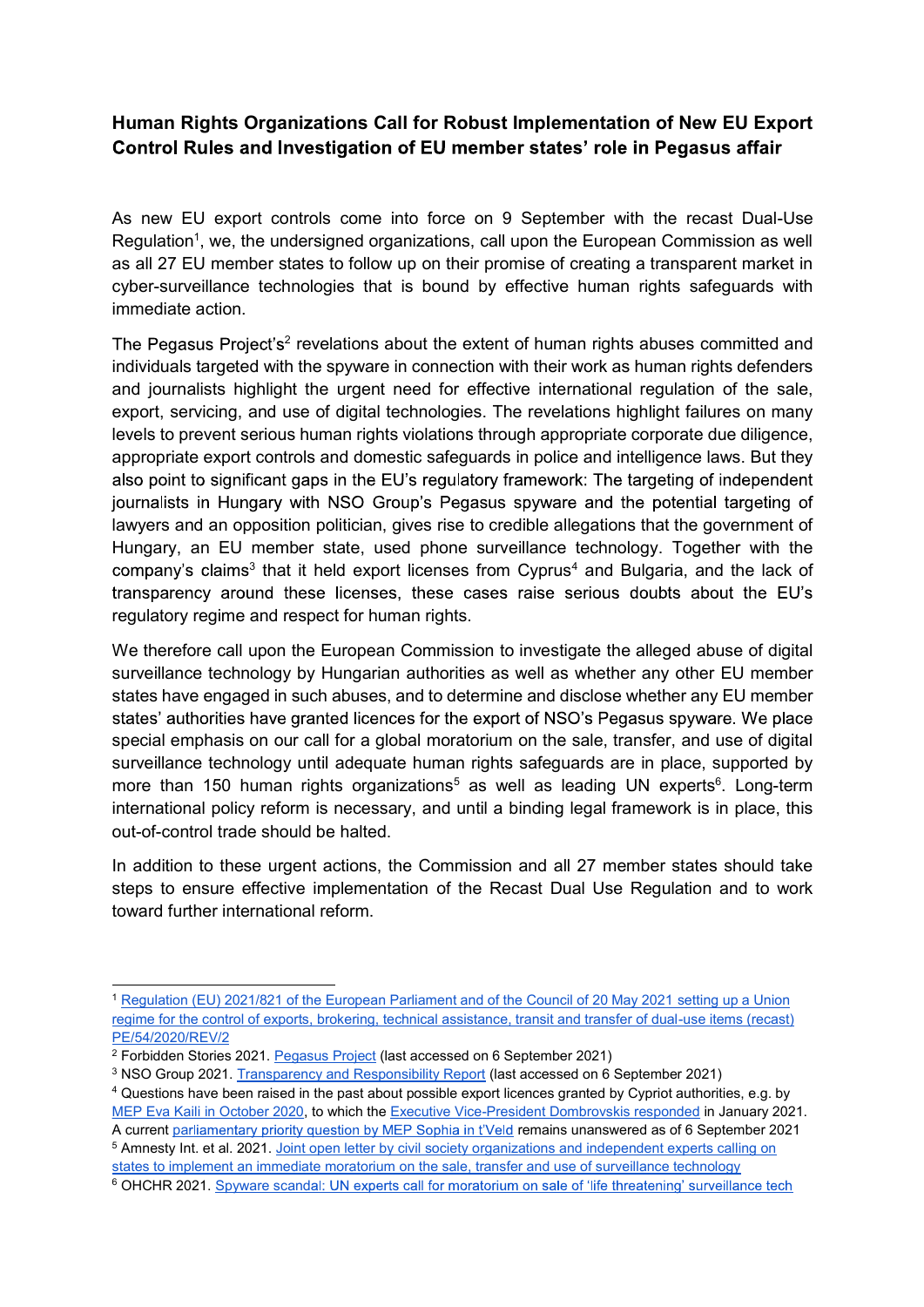## Recommendations to the Commission regarding the implementation of the 2021<br>Dual Use Regulation<br>Ensure transparency of exports: The new Requlation establishes that the Commission shall Recommendations to the Commission regarding the implementation<br>Dual Use Regulation<br>Ensure transparency of exports: The new Regulation establishes that the Cor<br>publish an annual public report to the Parliament and Council d

Recommendations to the Commission regarding the implementation of the 2021<br>Dual Use Regulation<br>Ensure transparency of exports: The new Regulation establishes that the Commission shall<br>publish an annual public report to the Recommendations to the Commission regarding the implementation of the 2021<br>Dual Use Regulation<br>Ensure transparency of exports: The new Regulation establishes that the Commission shall<br>publish an annual public report to the Recommendations to the Commission regarding the implementation of the 2021<br>Dual Use Regulation<br>Ensure transparency of exports: The new Regulation establishes that the Commission shall<br>publish an annual public report to the Recommendations to the Commission regarding the implementation of the 2021<br>Dual Use Regulation<br>Ensure transparency of exports: The new Regulation establishes that the Commission shall<br>publish an annual public report to the Recommendations to the Commission regarding the implementation of the 2021<br>Dual Use Regulation<br>Ensure transparency of exports: The new Regulation establishes that the Commission shall<br>publish an annual public report to the **Recommendations to the Commission regarding the implementation of the 2021**<br>**Dual Use Regulation**<br>**Ensure transparency of exports:** The new Regulation establishes that the Commission shall<br>publish an annual public report Recommendations to the Commission regarding the implementation of the 2021<br>Dual Use Regulation<br>Ensure transparency of exports: The new Regulation establishes that the Commission shall<br>publish an annual public report to the Recommendations to the Commission regarding the implementation of the 2021<br>Dual Use Regulation<br>Ensure transparency of exports: The new Regulation establishes that the Commission shall<br>publish an annual public report to the Recommendations to the Commission regarding the implementation of th<br>Dual Use Regulation<br>
Ensure transparency of exports: The new Regulation establishes that the Commissi<br>
publish an annual public report to the Parliament Recommendations to the Commission regarding the implementation of the 2021<br>Dual Use Regulation<br>
Ensure transparency of exports: The new Regulation establishes that the Commission shall<br>
publish an annual public report to t Recommendations to the Commission regarding the implementation of the 2021<br>Dual Use Regulation<br>
Ensure transparency of exports: The new Regulation establishes that the Commission shall<br>
publish an annual public report to t Recommendations to the Commission regarding the implementation of the 2021<br>Dual Use Regulation<br>
Ensure transparency of exports: The new Regulation establishes that the Commission shall<br>
publish an annual public report to t Recommendations to the Commission regarding the implementation of the 2021<br>Dual Use Regulation<br>Ensure transparency of exports: The new Regulation establishes that the Commission shall<br>publish an annual public report to the **Dual Use Regulation**<br> **Ensure transparency of exports:** The new Regulation establishes that the Commission shall<br>
publish an annual public report to the Parliament and Council detailing per member state the<br>
number of app **Ensure transparency of exports:** The new Regulation establishes that the Commission shall publish an annual public report to the Parliament and Council detailing per member state the number of applications received for ea **Ensure transparency of exports:** The new Regulation establishes that the Commission shall<br>publish an annual public report to the Partiament and Council detailing per member state the<br>number of applications received for ea ilishes that the Commission shall<br>il detailing per member state the<br>illance technology, the issuing<br>ead properly, this could prove the<br>ket in which companies are held<br>cchers, and journalists can track<br>erious risks to human Eits are transparently of expainting the minimum constrained transmission and the Commission is an annual public report to the Parliament and Council detailing per member state the number of applications received for each punsin an among punctive the rannihientation Countinetation of the rannoming per intermediate the property. The sisting Member State and the destinations concerned. If implemented properly, this could prove the most import Member State and the destinations concerned. If implemented properly, this could prove the most important development within this reform toward a market in which companies are held accountable for their sales and in which most important development within this reform toward a market in which companies are held<br>accountable for their sales and in which civil society, researchers, and journalists can track<br>exports and det the authorities if fu exports and alent the authorities if further sales might pose serious risks to human rights. We<br>remain concerned that the opacity in this industry, including around the possible issuing of<br>NSO licenses from EU member state remain concerned that the opacity in this industry, including around the possible issuing of<br>NSO licenses from EU member states' authorities, enables the evasion of oversight and<br>accountability, as has allegedy been the ca NSO licenses from EU member states' authorities, enables the evasion of oversight and<br>accountability, as has allegedly been the case of arria the matter of NSO's European licences.<br>Neither the companies nor states concerne Function to compute the present of continuo of the present of the present of business secrets or national security concerns. We highly recommend a<br>more ambitious transparency regime including preferably monthly reports to incent in the method of the new Regulation dependent of the new regulation of the new regulation of the new regulation of the new regulation of the new regulation of the new regulation of the new regulation of the new regu whose annot any expertise in ensurating precise in the expertise and a fast-moving market. These reports should at a minimum include the number of license applications per item, the exporter name, a description of the end

of surveillance technology, informing the interpretation of the definition of "cyber-surveillance" engagement with civil society has been mixed and on balance has not been sufficient, expecting should include information on companies' processes to ensure proper<br>reporting should include information on companies' processes to ensure proper<br>implementation of their due diligence obligations to identify, pre